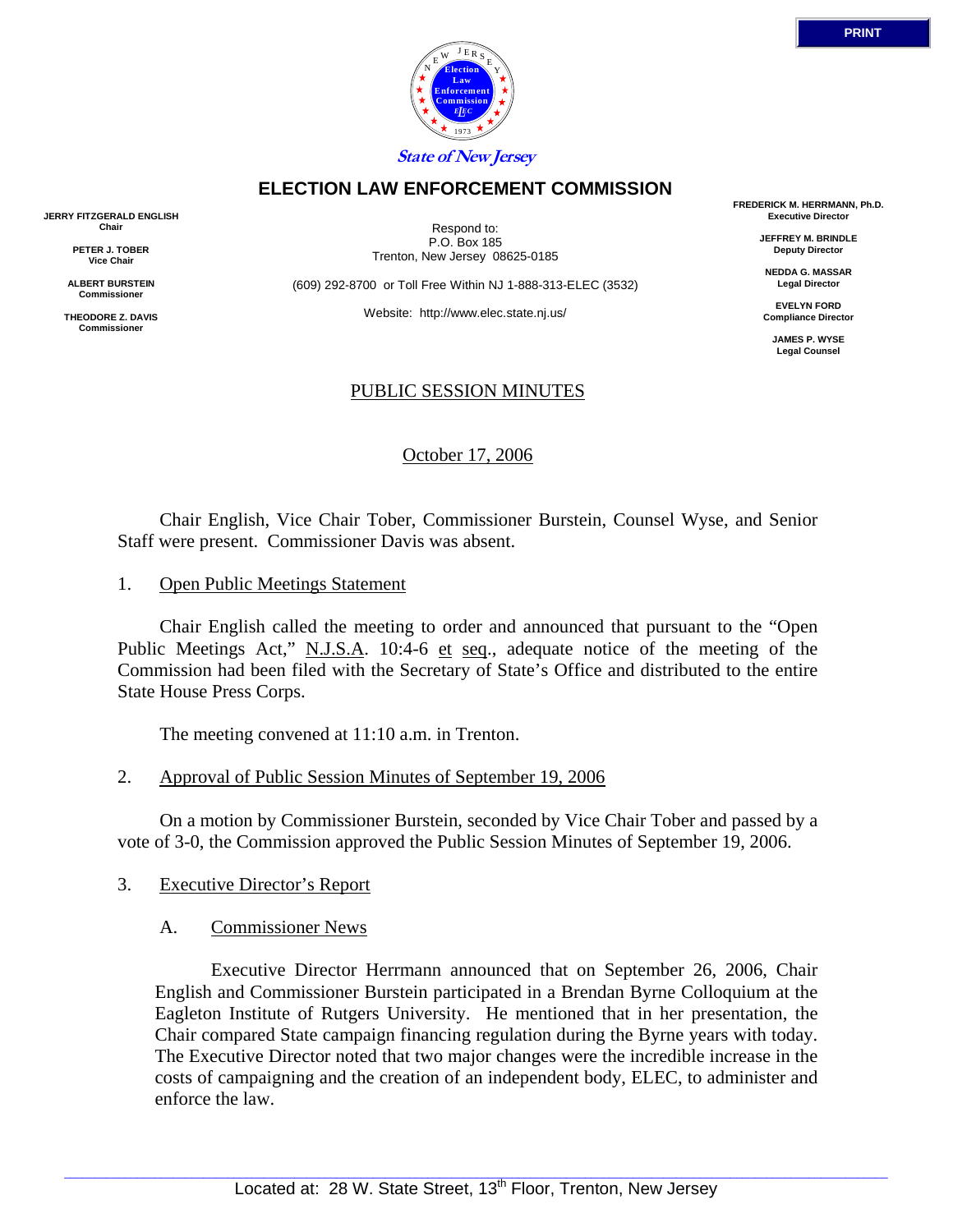# Public Session Minutes October 17, 2006 Page 2

 Executive Director Herrmann informed the Commission that on October 13, 2006, the New Jersey Commission on Professionalism in the Law held its annual Professionalism Awards Luncheon. According to the Executive Director, Commissioner Burstein received the 2006 Daniel J. O'Hern Award in recognition of his commitment to professionalism, career achievement, and service to the legal profession and the community. Executive Director Herrmann reported that the keynote speaker was the Chair of the State Ethics Commission, Paula A. Franzese, who was the former Vice Chair of ELEC.

## B. Staff Activities

 The Executive Director stated that on August 4, 2006, Senior Compliance Officer Kim Key and Associate Compliance Officer Titus Kamal staffed an America's Union Movement (AFL-CIO) seminar at the Eagleton Institute. Executive Director Herrmann advised the Commission that this seminar is a training session for union members who wish to seek public office. He added that in August, 2006, Senior Compliance Officer Key and Associate Compliance Officer Nancy Fitzpatrick ran three treasurer training seminars for continuing political committees and candidates.

 The Executive Director related that the Compliance Division has now issued training certificates to 560 persons and, in addition, held one lobbying training session in August, 2006. According to Executive Director Herrmann, there are now 972 registered governmental affairs agents up from 613 at the end of 2005.

 Executive Director Herrmann disclosed that as part of the Finance and Administration Section's continuing efforts to provide quality human resource support to ELEC employees, the Section sponsored an in-house information seminar on September 21, 2006. He said that a representative from the Department of Personnel's Human Resource Development Institute informed the staff of various services the Institute offers State employees.

## C. Computer Update

 The Executive Director reported that Webmaster Maryanne Garcia has designed an "Electronic Filing Brochure" for use by candidates who wish to file their short forms over the Internet. Executive Director Herrmann stated that about 700 candidates for the general 2006 election will receive copies along with the Commission's routine reminder mailing. He added that the Short Form Electronic Filing Program was started by ELEC in early August, 2006.

 Executive Director Herrmann mentioned that the Information Technology Section is working on electronic filing for businesses regulated by the Pay-to-Play Disclosure Law. Under this law, he said, all businesses receiving \$50,000 or more in a year from New Jersey government entities need to file annually with ELEC a list of campaign contributions over \$300.00. Executive Director Herrmann asserted that staff estimates that the new reports that will be filed could be in the tens of thousands, perhaps doubling the number of reports filed with the Commission each year.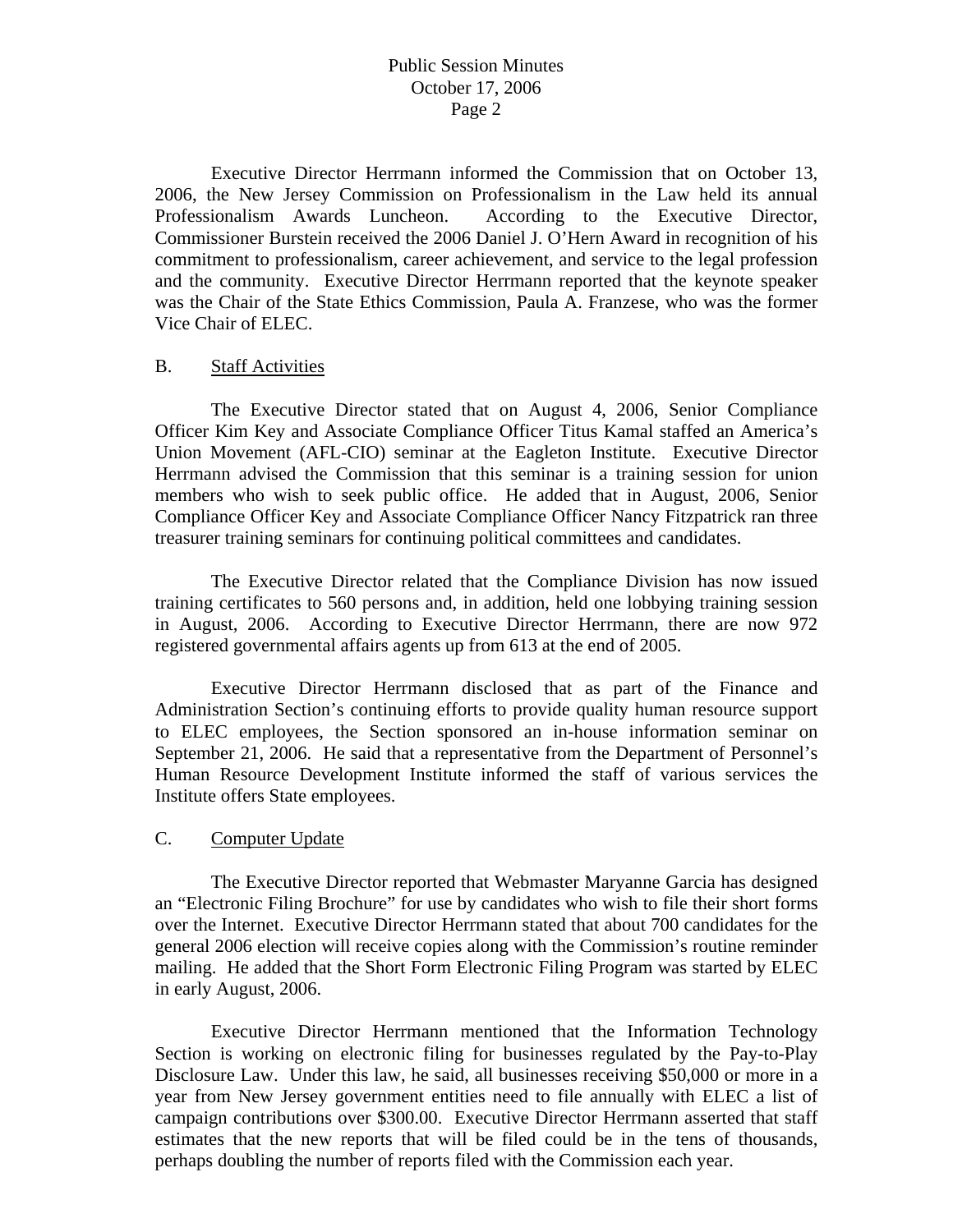# Public Session Minutes October 17, 2006 Page 3

#### D. Council on Governmental Ethics Laws (COGEL) Information

 The Executive Director informed the Commission that COGEL President Eric Turner of Connecticut has asked him to serve another term on the Editorial Board of Public Integrity. He indicated that this journal is the touchstone publication on ethics and leadership for public service, featuring original articles on a broad spectrum of ethical concerns in local, state, national, and international affairs. Executive Director Herrmann noted that the Editorial Board is comprised of practitioners and scholars from all over the world. Dr. Herrmann said that he will be serving his fourth term and is the only original board member still active.

 Executive Director Herrmann announced that Director of Information Technology Carol Neiman, a member of the COGEL Technology Committee, has been assisting the committee's chair with getting conference information onto the COGEL website and other computer issues.

 The Executive Director advised the Commission that based on the new State travel request policy, he has applied for permission to join Legal Director Massar at the COGEL conference in December. He said that if he is allowed to attend, he would be serving on a pay-to-play panel, chairing a breakfast table topics discussion on candidate debates suggested by Chair English, and assisting with the awards ceremony.

#### E. Fall Meeting Schedule

 November 21, 2006 at 11:00 a.m. in Trenton; and, (Pay-to-Play Disclosure Regulations Public Hearing)

 December 19, 2006 at 11:00 a.m. in Trenton. (Post meeting Commissioner/Staff Reception)

 Chair English stated that it was important that the Commission's budget maintains an even track with its increased responsibilities. She said that the Commission cannot do the job without the right level of staffing, up-to-date technical equipment, and an adequate budget.

 Chair English asked Frank Dominguez, Deputy Chief Counsel to the Assembly Republican staff, if he would like to address the Commission.

Mr. Dominguez stated that he was pleased to attend the meeting and to listen and learn.

 Chair English spoke of the upcoming public hearing on pay-to-play proposed regulations and stated that it was vital that the public participate in the hearings.

 Chair English also suggested that Commission staff reach out to invite legislative staff to learn of the Commission's responsibilities under the Campaign Act and the Pay-to-Play Laws.